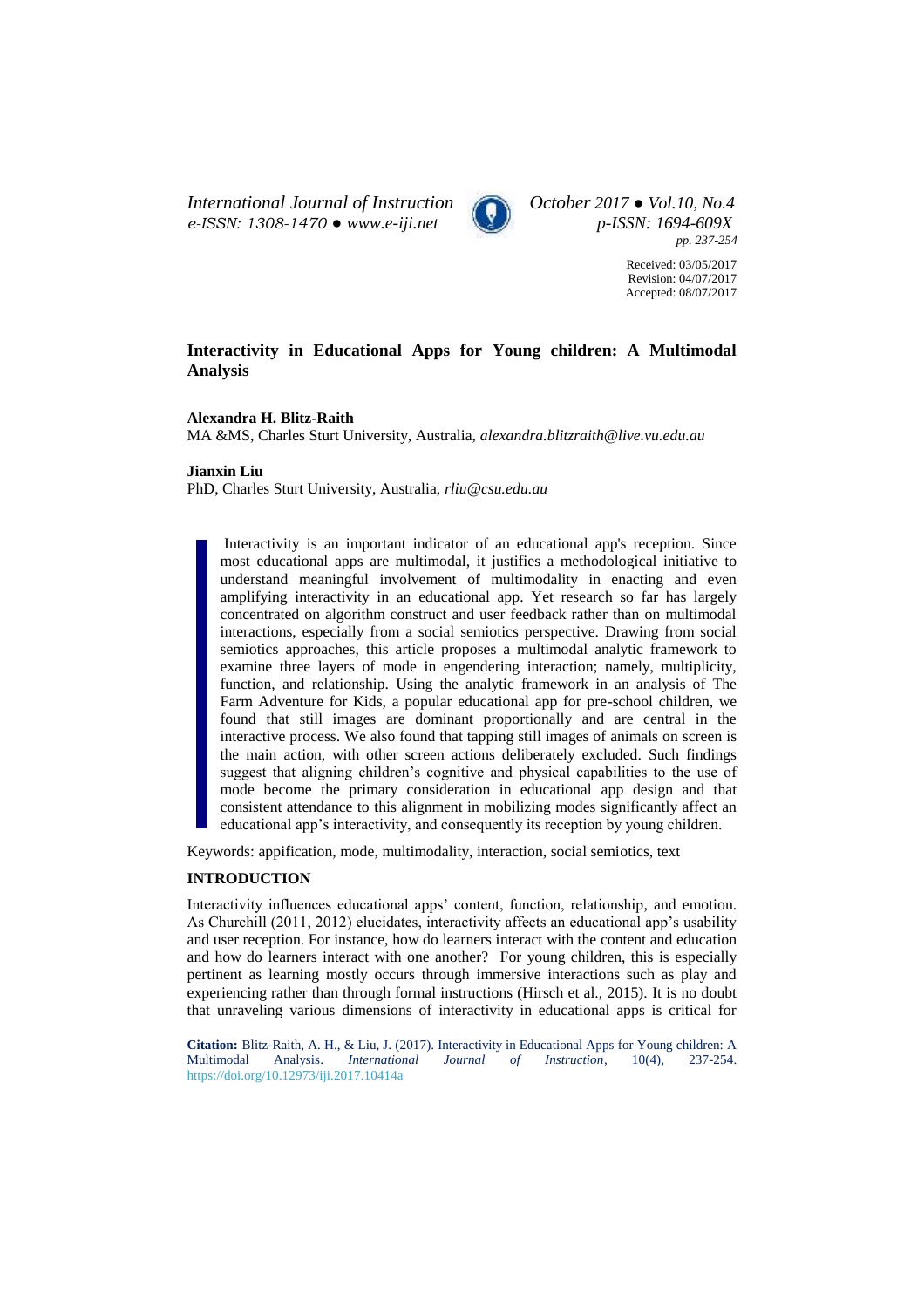determining their relevance to young children's learning. Since most of educational apps in Apple Store, Google Play, Windows Store and other mobile spaces are multimodal involving modes other than the written text such as sounds, images, and animations, it justifies a methodological initiative to understand meaningful inclusion of multimodality in engendering interactivity in an educational app. A survey of the current literature as summarized in the section that follows further indicates that research has largely concentrated on algorithm construct and user feedback; attention to interactivity is either anecdotal or non-existent in respect of mode coordination, especially from a social semiotics perspective.

This article is an attempt to address this lack. In what follows, we will first overview the main trends and frameworks of educational app design and evaluation to identify promises and challenges. We will discuss why interactivity and multimodality should be a central concern for educational app development and evaluation from a social semiotic perspective. We will then propose an analytic framework to unpack multimodality in educational apps and follow it up with a single app analysis to demonstrate the framework's pertinence. In the last section, we will discuss the features that have emerged from the analysis in line with the analytic framework, the selected educational app, and the key theoretical perspectives to unveil how interactivity is enacted. Because educational apps have been widely adopted in formal and informal learning spaces, we consider the development of the kind of analytic frameworks as timely and important in optimizing apps educational functions.

## **Review of the Literature**

Apps are simply miniature computer programs running on mobile phones, tablets, web browsers and other smart devices (Noble & Russell, 2013; Roblyer & Doering, 2013). They are often commanded by various sensory actions on the screen such as clicking or swiping the relevant icon and speaking to an AI (artificial intelligence) assistant such as Apple Siri, Google Assistant, or Windows Cortana. The arrival of cloud space has further spurred the use and design of apps in the last few years, consequently necessitating the evaluation of apps in order to ensure quality. In education where the digital divide is narrowing and where such technologies are used in and outside classrooms by both teachers and students, app evaluation is particularly important (Roblyer & Doering, 2013). As iPads and other tablets have been introduced to the classroom, the role and selection of apps and app tools have become an important consideration in learning, collaborating and teaching. Churchill (2012) observes that they were effective for as: a) support for learning in various settings due to portability and fit-for-task suitability, b) support for student engagement and quick access to apps that students require for a particular learning task and c) students of all levels can use apps, especially for reinforcement and rote learning of basic concepts (p. 165).

Such examples are numerous in education. [Comic Life,](http://comiclife.com/) for example, is used for designing comics with free templates. [Evernote](https://evernote.com/) as an organizational cloud allows users to take and share notes of all kinds and automatically syncs them. [Free Books](https://itunes.apple.com/au/app/free-books-ultimate-classics-library/id364612911?mt=8) has a large collection of classic English books. [Annotate PDF](https://www.pdfannotator.com/en/) allows teachers and students to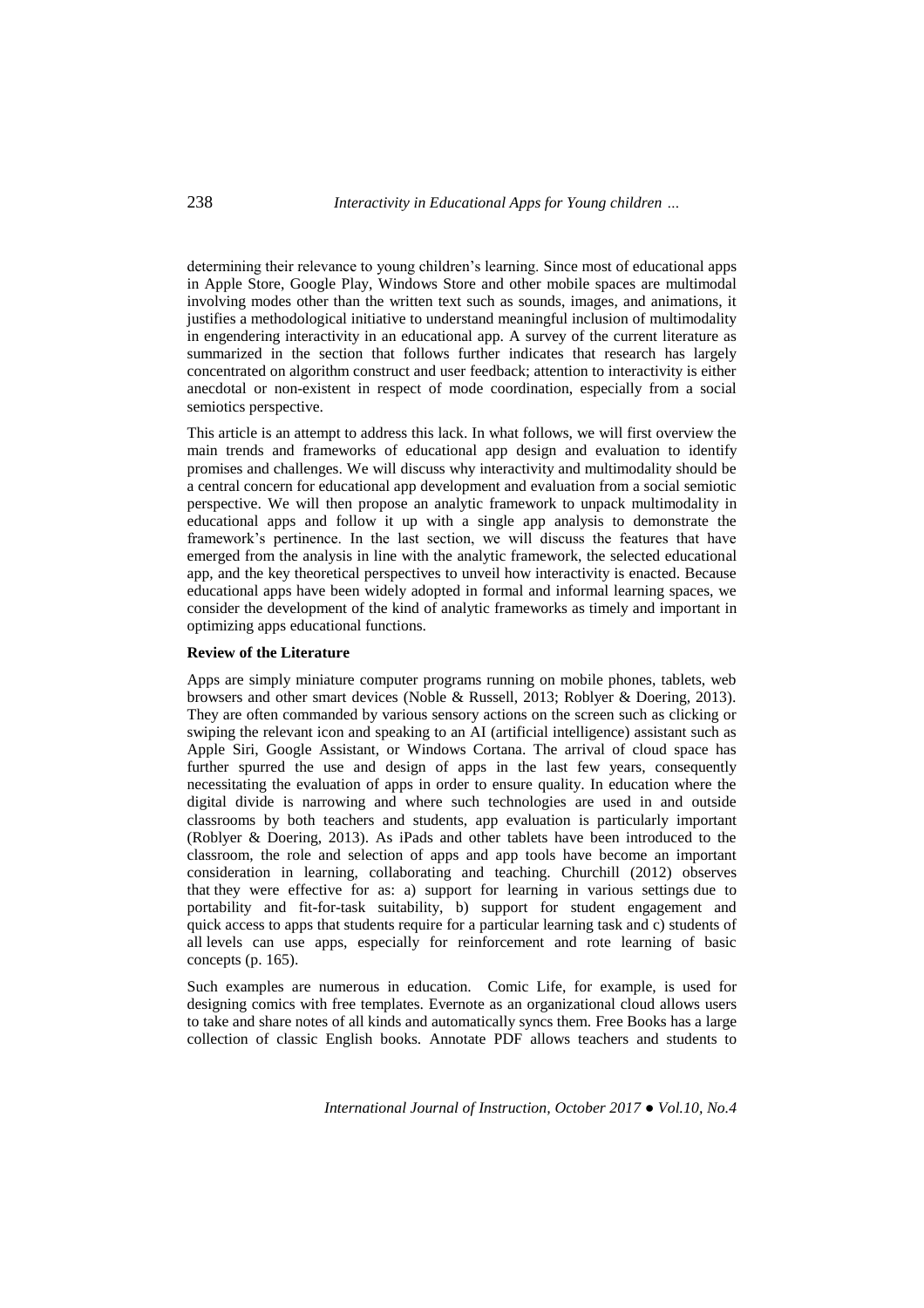# *Blitz-Raith & Liu* 239

annotate and share PDF files. Both [iBooks](https://itunes.apple.com/au/app/ibooks/id364709193?mt=8) and [iMovie](https://itunes.apple.com/au/app/imovie/id377298193?mt=8) can be used for digital storytelling. The app version of Microsoft Onenote is handy for taking notes and creating word documents (Miller and Doering, 2014). Similarly, many apps such as [Dragonbox](http://dragonbox.com/) are used for addressing subject content such as mathematics and science in real time with simulated activities which would not be possible prior to the invention of these mobile technologies. As an extension of the digital landscape, mobile learning creates alternatives beyond the classroom to make education more accessible and inclusive (Banitt *et. al*, 2008; Hawkins, *et al*., 2012; Johnson and Marsh, 2014; Kazmer*. et al.,* 2012). Emerging learning environments such as flipped classrooms, and communal, collaborative, customized, and connected learning spaces have intensified the need for "appification" in education. By creating a diverse environment in which a wide variety of apps are used to increase learning opportunities, mobile learning entails many benefits and challenges for learners with varied abilities and preferences (Lai *et al*., 2013; Maich and Hall, 2016; Noble and Russell, 2013; Pegrum, *et al.,* 2013 Pilgrim *et al.,* 2012; Wellings and Levine, 2009). For instance, many game-based apps have been developed to improve the conventional "drill and skill" function in a playful fashion.

Salas (2013) discusses the economic effects and learning revenue growth of educational apps. He has recommended sites that have comments and reviews about many different types of available educational apps. He has also noted that some of these have been designed and written by teachers and are cost free. The goal of the site recommendations is to aid teachers in their selection of apps that are classroom friendly and can be incorporated actively into curriculum renewal. This highlights the importance of seeking solutions to improve the means and methods in selecting useful educational apps.

The Apple iPad's inclusion in the classroom has created new opportunities for teaching and learning. Murray and Olcese (2011) question whether or not the iPad and its attended apps constitute a set of resources that enable teachers and students to do things that could not otherwise be achievable in an analogue environment. Some of their findings indicate that "the categories offered by Apple are of little use to educators to help them make decisions" (p. 46) and that the applications written to run OS devices "are woefully out of sync" (p. 48) with modern theories of learning skills that students will need in the  $21<sup>st</sup>$  century. They suggest that more research become undertaken to understand the core principles of how, where, and why people learn in digitizing environments.

Design-based theory reflects the characteristics that make mobile learning environments unique compared with traditional learning environments. The interfaces with existing technology use characteristics that imply design considerations for specific use and purpose. Miller and Doering (2014) consider the following aspects essential in effectively developing meaningful mobile learning experiences:

- i. the use of touch screens and gestures,
- ii. contents of use (the affordance of learning across space and time),
- iii. scope (modularity that interfaces with existing technology),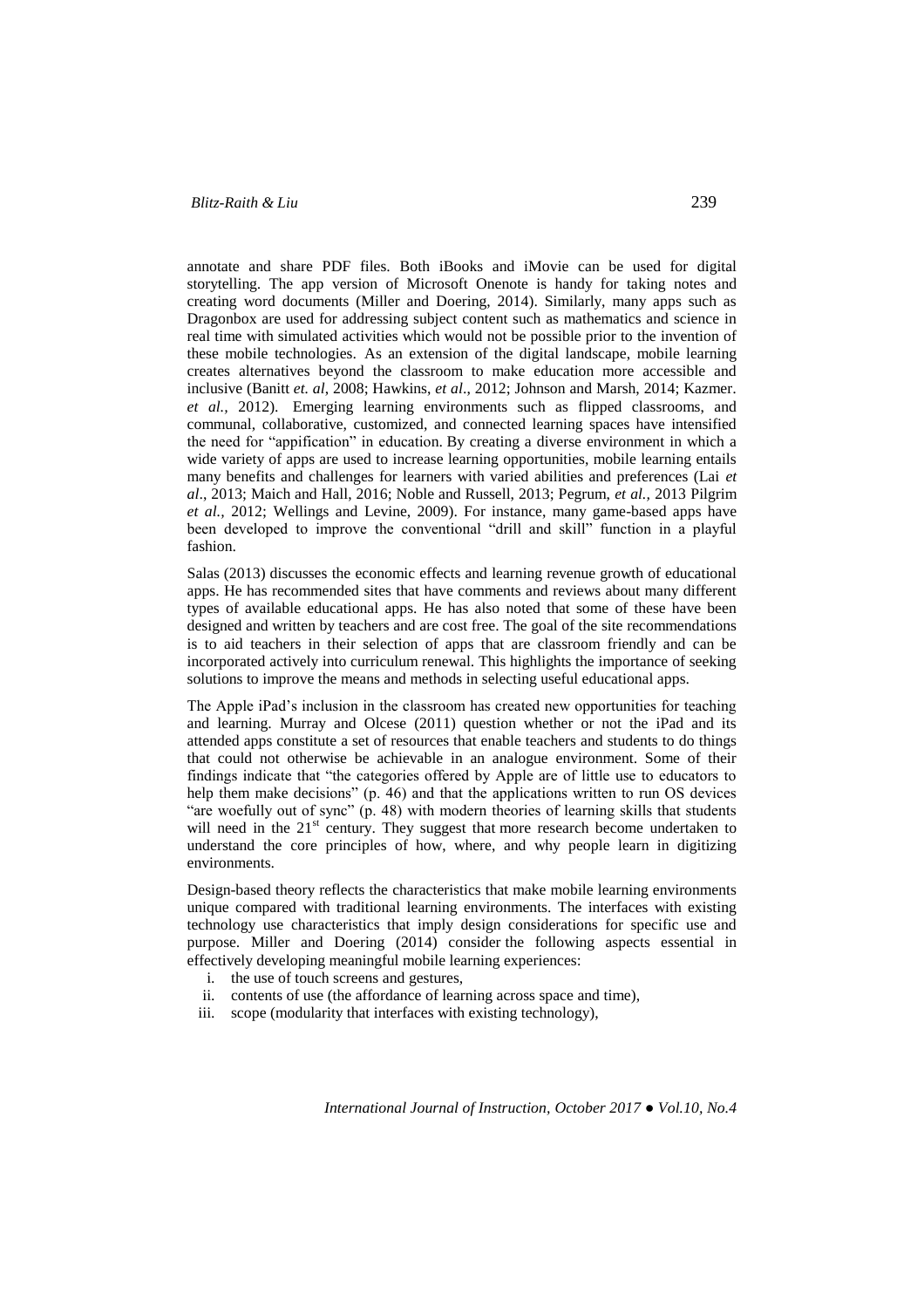- iv. data management (the designer needs to identify the type of data the learner will want or need to record and how it will be accessed for use at another time).
- v. mode of access (the use of a generic design using HTML.5, CSS3 and JavaScript will help to ensure that learning environment is accessible to all learners),
- vi. design scale (the reduction of content clutter and maximization of the application's functionality), and
- vii. incentives (rewards for task completion and encouragement to continue using an application)

Churchill (2012) discusses the ongoing study of apps for delivery via the iPad technology and a conceptual model to support learning. His previous studies (Churchill, 2007, 2008) help to develop two sets of guidelines for the design of conceptual models; namely, presentation design and design for learning uses. Presentation design links the features of design such as multiple screen, visual, color, audio, animation, multimodal features of the app whereas learning uses design implies the use of a conceptual model supports pedagogical learning in a real environment.

Hirsch *et al.* (2015) in their study on the use of apps for younger children discuss four evidence-based pillars of learning essential for educational app design: active, engaged, meaningful, and socially interactive. They were considered instrumental to creating "attention" or "motivation"; however, motivation is a meaningless term without tapping into these elements. An important area of learning is known as "active minds on" learning "where the learning activities are designed to engage the student and to build and reshape their thinking and understanding as a natural consequence of their experiences and interactions within learning environments" (Hirsch et al., 2015, p.8). The types of "minds on" learning include activities such as interpretation and the ability to translate words to mental images. App designers may use symbols to support active cognition. This may be useful for mathematical and musical apps. It seems that apps' inbuilt interactivity enables the user to explore more information about a subject or to reach a higher level of learning. The belief in the power of design has compelled Hirsch et al. (2016) to conclude that apps that engage these pillars within the context of a learning goal are most likely to be truly educational.

From a social semiotic perspective, however, such a conclusion looks over-optimistic, if not questionable. A social semiotician would consider an educational app essentially a multimodal text that creates and transacts meaning in context (Kress, 2010, 2015, Kress and Van Leeuwin, 2015). As a key player in creating multimodal text, modes are socially and culturally shaped in enabling resource to make meaning. Modes can include but are not limited to, image, writing, layout, speech, and animation. Their typification is often situated in relation to research design and participants. Writing, for instance, is realized by syntax, grammar, lexis, punctuation, font, color and size. Speech is enabled by loudness, pitch and pitch variation, tonal and vocal quality, length and silence. Image utilizes the positioning of elements in a framed space (e.g., size, color, shape, icons, lines, circles); and in the case of animation, the movement of a succession of images. These differences in modes mean that they can be used to do different semiotic work with different resources in different ways. Modes also entail different affordances,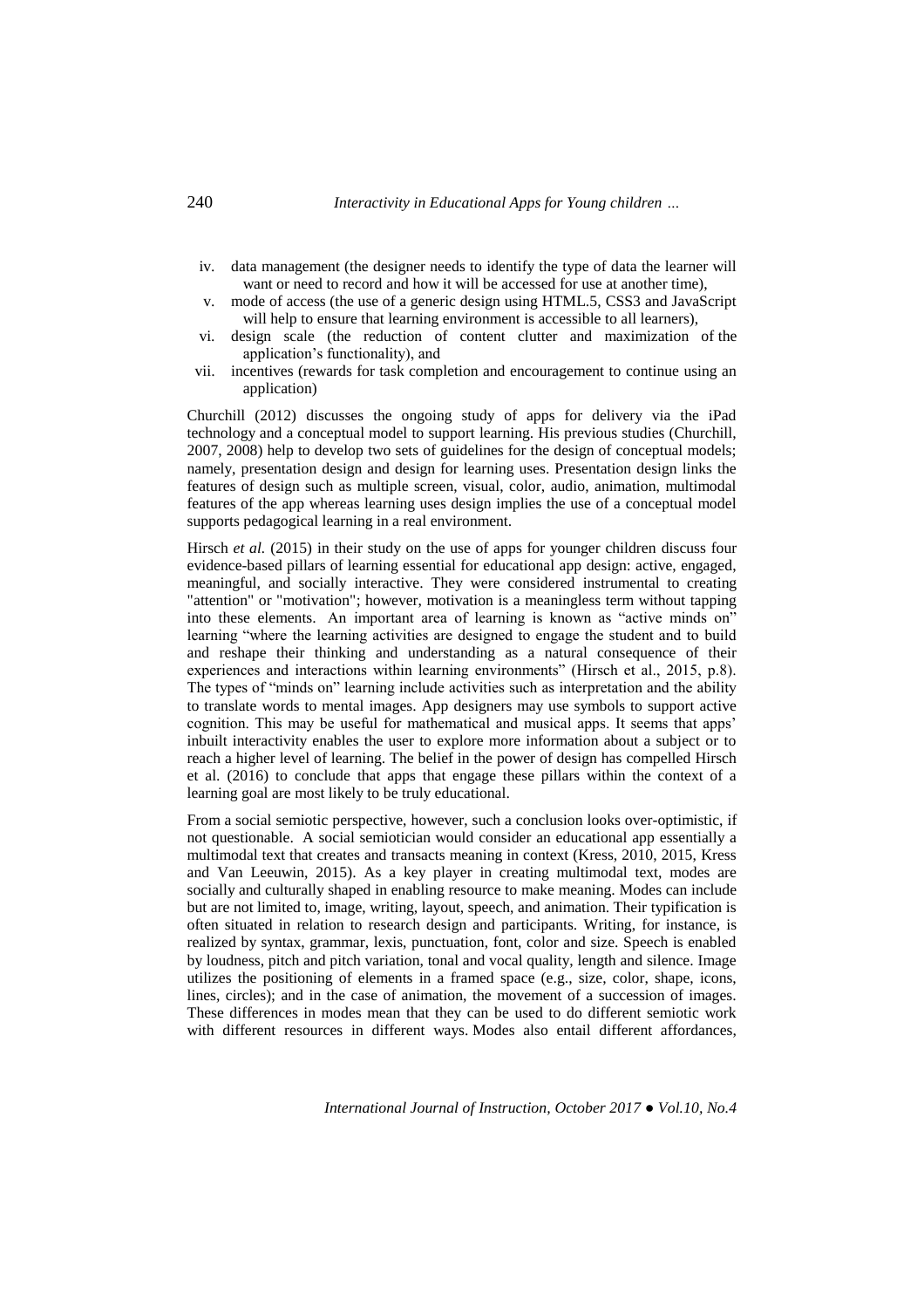potentials and constraints in the making of meaning. Burlamqui and Dong (2015, p.308) regard affordance as "cues of the potential uses of an artefact by an agent, in a given environment". In app development, various modes are remixed to make meaning through the affordances of the modal resources. Therefore, meaning is orchestrated through the selection and configuration of modes. In other words, it is the interactivity between the modes and their characteristics that is significant for meaning making.

Interactivity describes the affordance of a medium or the media's potential ability to allow the user to exert an influence on the content (Jensen, 1998). Furthermore, the analysis of interactivity can offer insights into a user's perceived interaction (McMillan, 2009) and the ways in which the users and images respond to meaning making. Educational apps naturally depend on interactivity in order to enable user participation. Links and buttons are not only signs of making meaning, but also sites of action producing. Social semiotics can be used to discuss the relationship between their form, the actions required to activate them, and the effects that can be produced. In this regard, it is imperative to develop a framework that can help unfold interactivity in educational apps.

#### **METHOD**

This study adopts multimodal discourse analysis (MDA) as its research method. MDA, as an emerging member of discourse analysis (DA) family, focuses on understanding how non-discursive modes such as image, color, sound, and movement are employed as semiotic resource in creating meanings (Baldry & Thibault, 2006; Kress, 2010). In what follows, we will describe three aspects of this MDA study; namely, 1) the criteria for selecting a suitable educational app as the data, 2) the process that prepares the selected educational app for the study, and 3) the analytic framework for uncovering interactivity among the modes involved in the educational app.

# *Data collection*

The data for this study was collected from a popular children's educational app, Farm Adventures for Kids. According to Baldry and Thibault (2006), text selection in MDA should take into account the nature of text and the context around the kind of text. As such, to inquire into the applicability of the above-discussed MDA framework, we developed four criteria in selecting the educational apps; namely, a) the selected educational app should work on multiple mobile operating systems, b) it should relate to a curriculum, c) it should be affordable, and d) it should be popular. The app we have finally chosen for the analysis, *Farm Adventure for Kids*, fulfils these selection criteria. The app is aimed at young children who may not have the opportunity to visit farms or see farm animals. It is available as a free app in both Apple Store and Android Play Store. It has a four star (out of five) rating, with more than one million downloads and over 700 in-store customer reviews. Since the contents of the app include learning skills universally stipulated in early years curriculum such as learning the alphabet, spelling and recognition skills, and simple math such as counting, it may be used as a complementary learning tool or space in the school classroom. As Figure 1 below illustrates, the app visualizes what a farm looks like and what kinds of animals and foods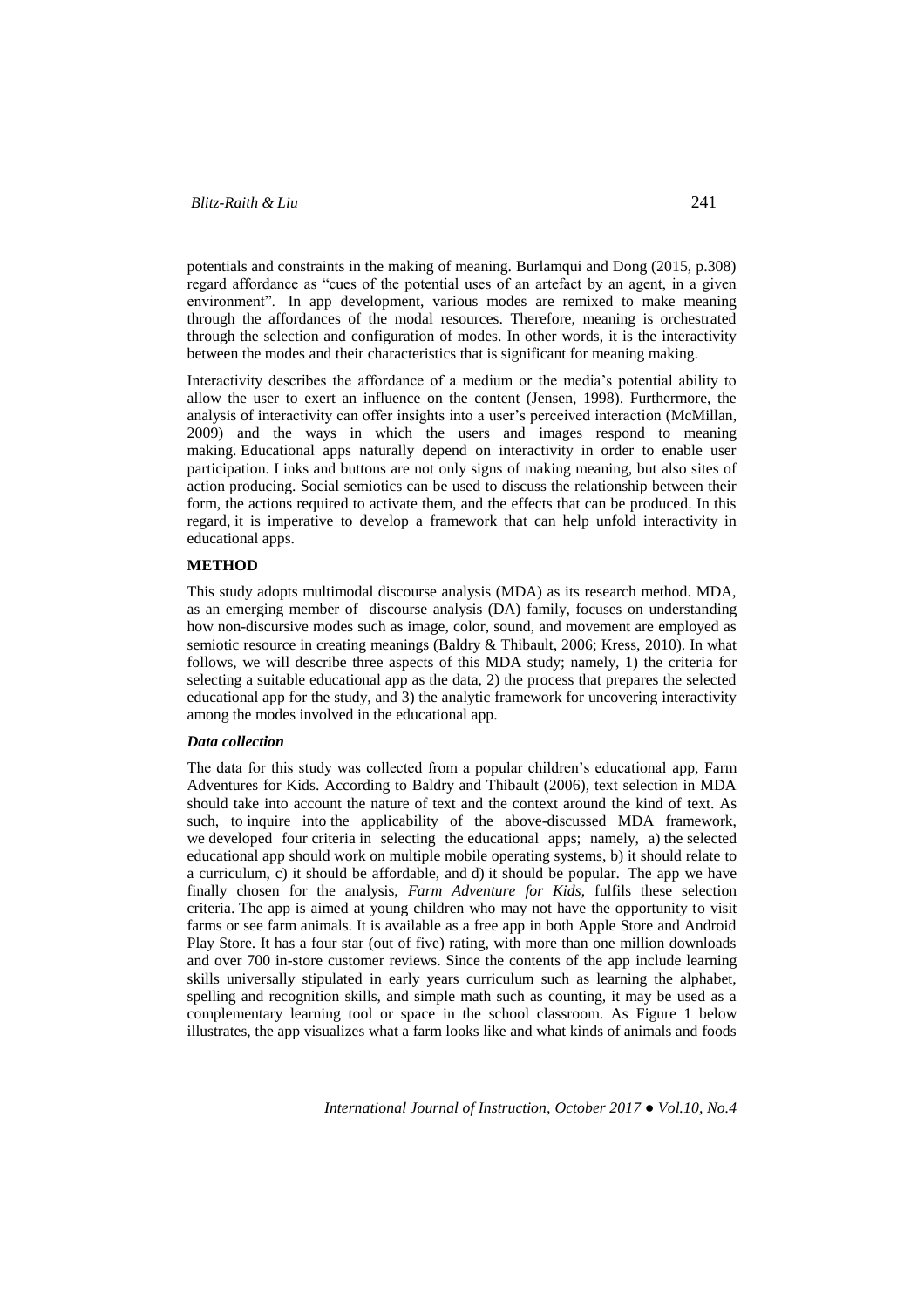are raised on an animated journey. Its What's New section in Apple Store and Android Play Store indicates that its developer believes that it would help create mentally and physically adventures that lead to active learning and personalized discovery.



Figure 1 A Screenshot of Farm Adventure for Kids

### *Data transcription*

Data collected from the selected educational app was processed and labelled in line with the app's progress from level one to level ten. Each level of the apps was further annotated by Content, Learning Activity, and Stage (see Table 1). This annotation would prepare the data systematically to accommodate the nuanced analysis of modes. Table 1 summarizes the 10 levels of activities in the app. The table indicates that levels one and two are designed as learning activities and that levels three, four and five involve games that reinforce what has been learnt. The first two levels involve basic learning skills for the young learners. They cover the contents that are taught at school and introduce more complex concepts as the young learner's skillset improves. Level six uses named and brightly colored shapes that can also be dragged and dropped to complete puzzles. Level seven is used for dropping objects, whilst level eight increases the scale of difficulty. Level nine is composed of games and level ten tests what has been learnt from completing the earlier levels. The app uses games for counting, spelling, recognition of color, shapes, and sounds to enrich young learners' understanding.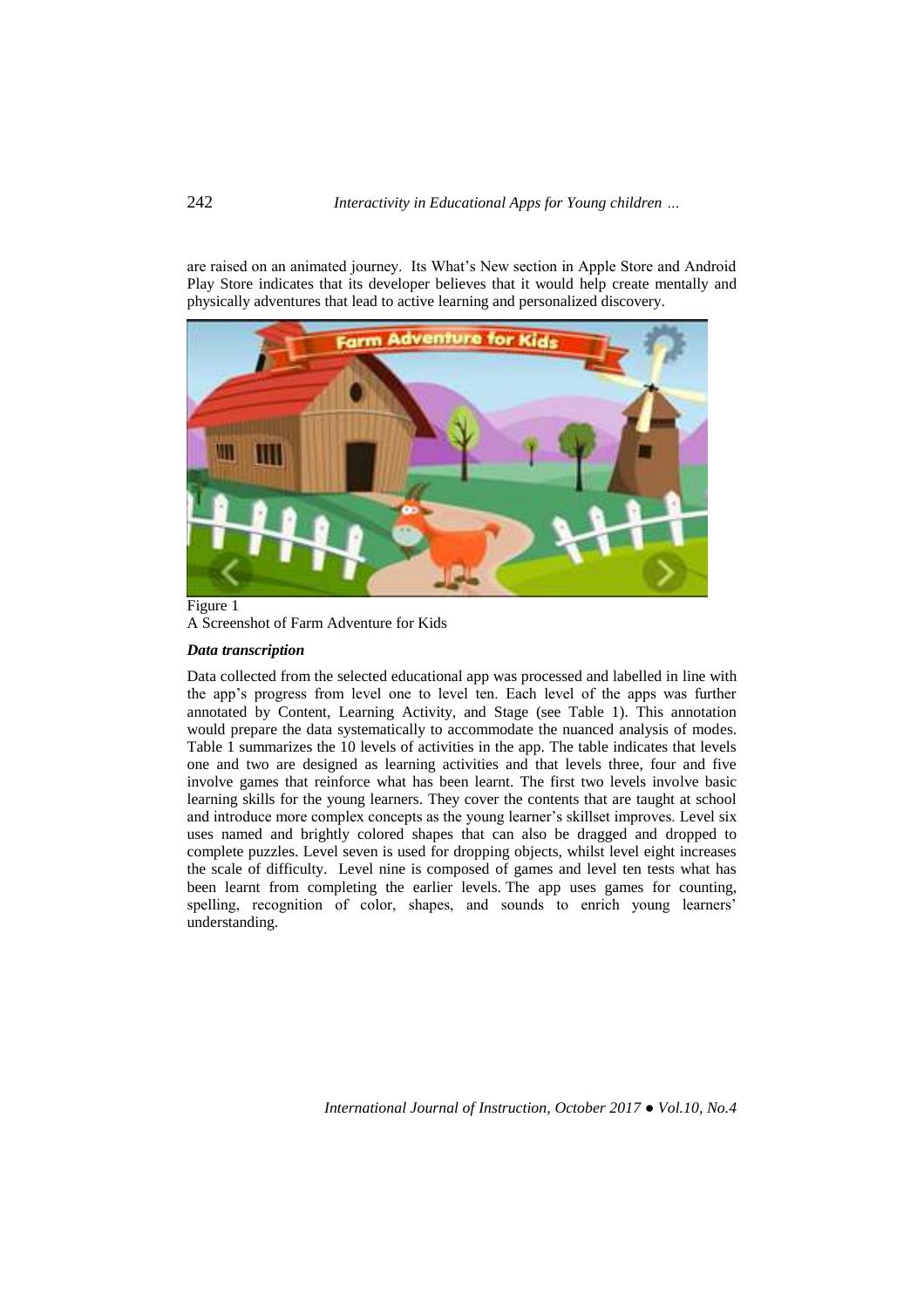Table 1

Contents of Farm Adventures for Kids

|                | Level Content                                         | Learning Activity                                       | Stage         |
|----------------|-------------------------------------------------------|---------------------------------------------------------|---------------|
|                | Alphabet                                              | The characters appear on the screen moving from right   | Introducing   |
|                | animals,                                              | to left after tapping                                   | skills        |
|                | numbers, fruits,                                      | The name of the animal and the sound it makes is heard  |               |
|                | vegetables                                            | as are the other animated artefacts                     |               |
| $rac{2}{3}$    | Colors                                                | The names of different colors are learnt                |               |
|                | <b>Sort Games</b>                                     | Vegetables are sorted and placed in their basket.       |               |
|                |                                                       | The names of the different vegetables are learnt        |               |
| $\overline{4}$ | Labyrinth                                             | Eggs that will be used to form words are collected      | Consolidating |
|                | Games                                                 | The spelling of the names of the animals is learnt      | skills        |
| $\overline{5}$ | Jump Games                                            | Fruits, vegetables, letters of the alphabet and numbers |               |
|                |                                                       | are collected                                           |               |
|                |                                                       | This is a learning and dexterity testing game.          |               |
| 6              | <b>Match Games</b>                                    | Shapes in the boxes are arranged to form a new figure.  |               |
|                |                                                       | The names of shapes are learnt                          | Complicating  |
| $\tau$         | The names of fruits and vegetables are learnt<br>Drop |                                                         | skills        |
|                |                                                       | This reinforces what has been learnt                    |               |
| 8              | <b>Shaped Fence</b>                                   | A game for learning numbers and shapes                  |               |
| 9              | Play games                                            | Connecting colors to the animals                        |               |
|                |                                                       | These are dexterity games;                              | Advancing     |
| 10             | Quizzes                                               | Knowledge and skills that have been learnt are tested.  | skills        |
|                |                                                       | This is used to reinforce what has been learnt          |               |

### *Data analysis*

To analyze the selected educational app, we have developed a MDA framework as described in the following. We will explore its application and possible extension through the analysis of this educational app. We have come to a realization that developing an educational app-specific analytic framework be more useful than a blanket adoption of an existing model. We envision the analytic framework with the following three attributes. First, it should be able to describe the modes involved and their occurrence. Second, it should be able to describe the functions and roles of the modes involved. Third, it should be able to describe the relationship between the modes involved. Inclusion of these attributes is anticipated to provide a semiotic delineation of the connections between multimodality. It is also anticipated that the analysis may help generate tangible categories and scales that can be exploited in further quantitative investigations. We focus our attention mainly on five primary types of mode, namely, 1) still image, 2) animated image, 3) movement, 4) sound, and 5) written text. To ensure the analysis's coherence and feasibility, other modes and modalities such as color, typography, and shape are excluded from the present study, considering mode complexity, as well as the unsettled theoretical debate around modes, modality, and medium (e.g., Bezemer & Jewitt, 2010).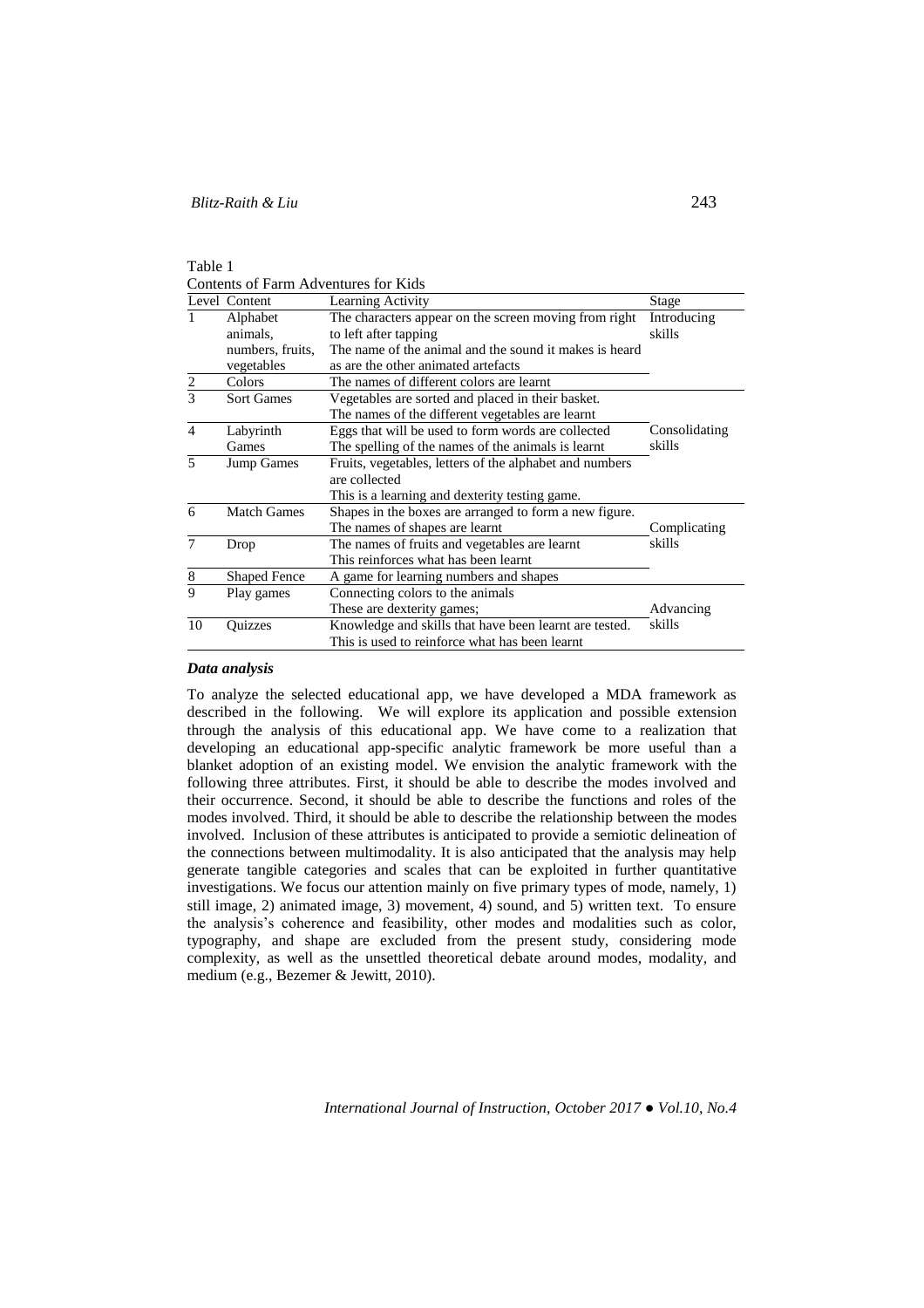

# Figure 2

A MDA framework for educational apps analysis

As Figure 2 illustrates, the proposed multimodal analytic framework comprises three layers: mode multiplicity, mode function, and mode relationship. The first layer of the framework, mode multiplicity, examines occurrence of the involved in creating an educational apps. This decision is inspired by Norris's (2004) view that when all the modes that participate in the modal interaction are interconnected, multimodal interaction can be described by examining attributes such as modal density, intensity, complexity, and weight. Norris's categorizations are certainly useful in generating interpretations; yet, they are of little use to hands-on analysis of the mode presence in educational apps, as conceptual terms rather than as tangible variables or factors. Mistaking conceptual terms for variables in this respect may result in fatal data processing errors, especially when an analysis is applied to developing large-scale databases or is adapted as computational models. In lieu of Norris' model, mode multiplicity in this framework focuses on a) the number of modes; i.e., how many modes are used, and b) the frequency of modes; i.e., how often does a mode recur. Both are attributes that can be numerated to represent Norris' conceptual terms such as modal density, complexity, intensity, and weight. It should be pointed out there that other factors such as distance and cluster are equally useful but are temporarily excluded in consideration of this article's purpose.

The second layer of the framework, mode function, identifies what a mode can do in enabling an educational app's interactivity. In his analysis of websites, Adami (2013) adapted the three metafunctions of Systemic Functional Grammar (Halliday, 1994; Kress, 1996; Martin, 1993), namely, ideational, interpersonal, and textual, to account for the interactive meaning potentials of website as digital text. Adami's adaptation pertains to the present study on educational apps in that both websites and apps are semiotic texts that instantiate discoursal attributes inclusive of interactivity from a social semiotics point of view. Interactions between iPad users and iPad apps are comparable to those between web surfers and websites. In this sense, the attributes developed by Adami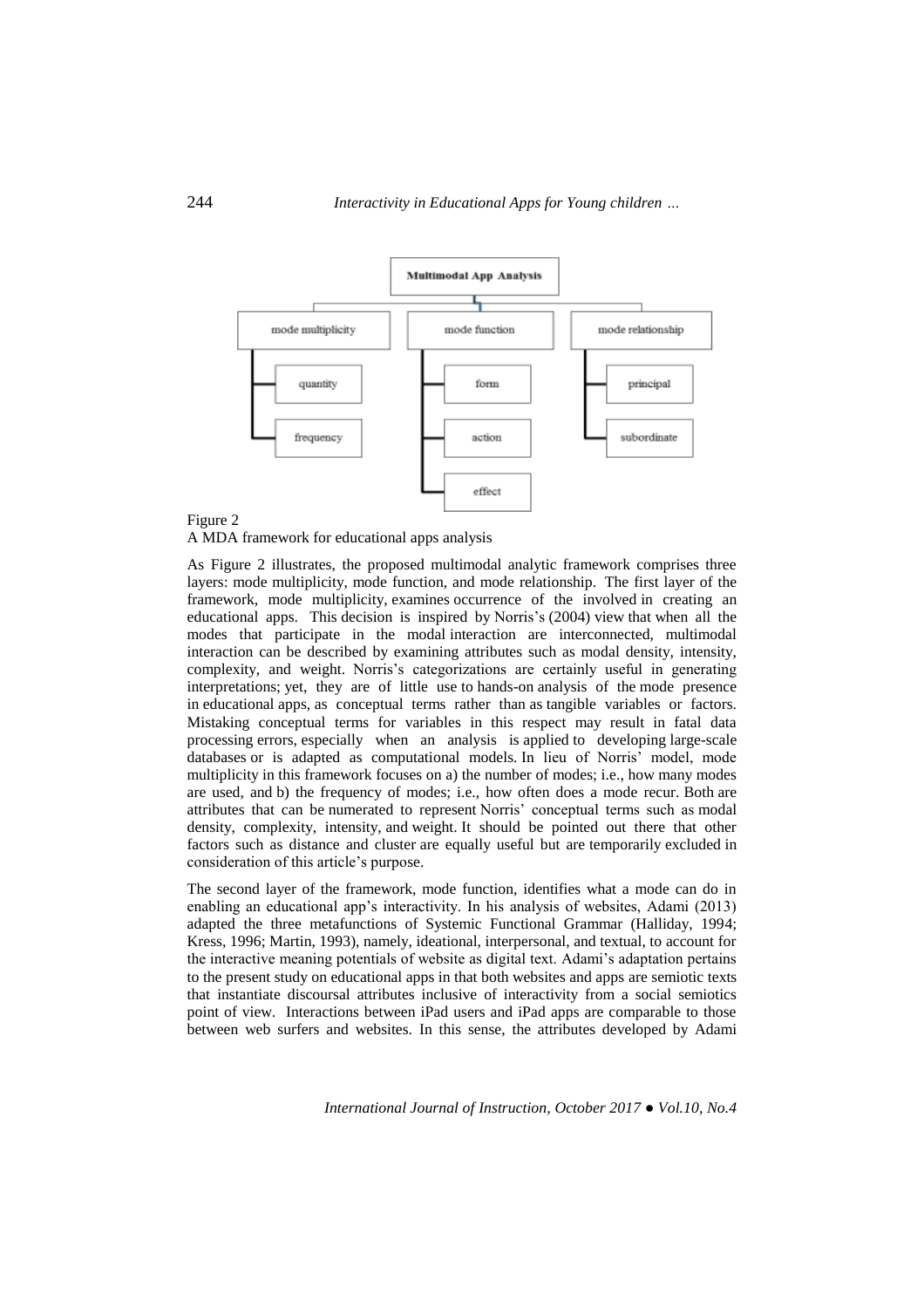# *Blitz-Raith & Liu* 245

(2013) can be refined to accommodate mode functions required in the present analytic framework. They include: (a) a meaningful form; i.e., what does a mode look like, (b) an action; i.e., what does a mode do, and (c) an effect; i.e., what is a mode's impact. In other words, the function is realized by the form that a mode takes, by the action that is needed to produce an effect, and by the effect is that is produced from this combination of mode functions.

The third layer of the framework, mode relationship, examines how modes are related to one another in an educational app. From an orthodox semiotic perspective on multimodality (Burlamqui and Dong, 2014; Kress, 2010, 2015), the concept of anchorage must be evoked in locating the modes that anchor the meaning of all participating modes. Adhering to this perspective seems reasonable but in practice is not productive or illuminating in that 1) the relationships among the modes around the anchor can hardly be usefully delineated against a reliable framework, and 2) it may be interpreted as patriarchal when a particular mode is predetermined to dominate the entire meaning making process. Text analysts on the other hand offer a different approach by focusing on how meaning is (in) coherently and (in) effectively engendered in a text. Seeing language as a system, several textual linguists (De Beaugrande, 1981; Lemke, 2005; Mann & Thompson, 1988) have managed to identify rather elaborate textual relations, devices, and principles. While acknowledging their contributions, rather than becoming entangled in the complexity of textual systems, we have decided to focus on identification of modes that make the meaning explicit and of modes that create details or support. We label the former *the principal mode* and the latter *the subordinate mode*. We are conscious that other kinds of mode relations such as conditional and concessional are equally important and will return to them in further studies. It should be noted that methodological validity and reliability is not a point of discussion in this exploratory, qualitative study but should be addressed carefully in future corpusoriented larger scale analyses that involve layers of variables.

### **FINDINGS**

The app's interactivity is explored in the following three levels of multimodal analysis. Conscious of the space, we only present the analysis of the app's first four levels in the tables that follow.

# *Mode multiplicity*

Table 2 summarizes the first four levels of this analysis. The quantity and frequency of modes are described and numerated. An X is placed to indicate a mode's absence.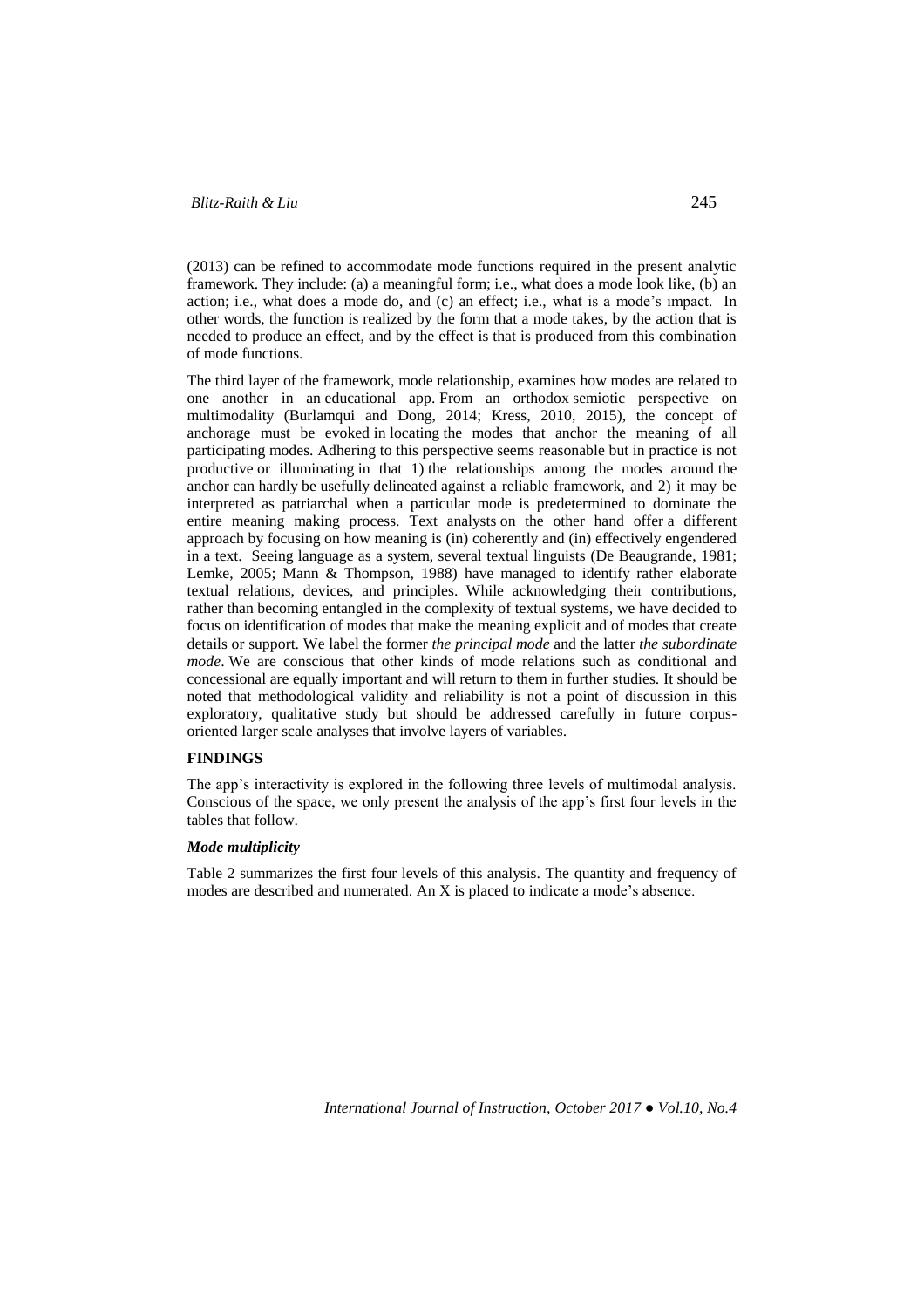| Table 2        |                   |                |                                                                           |  |
|----------------|-------------------|----------------|---------------------------------------------------------------------------|--|
|                | Mode multiplicity |                |                                                                           |  |
|                | Level Mode        | Quantity       | Frequency (Times)                                                         |  |
| $\mathbf{1}$   | Still image       | $\overline{c}$ | Tapping on the screen and tapping on an animal                            |  |
|                | Animated image    | $\overline{7}$ | Once per animal                                                           |  |
|                | Movement          | 7              | Once per animal moving from right to left                                 |  |
|                | Sound             | 7              | Animal noise and narrator clearly says animal name,                       |  |
|                |                   |                | background music                                                          |  |
|                | Written text      | 7              | Instructions and name of each animal                                      |  |
| $\overline{2}$ | Still image       | 1              | Tapping on the screen and tapping on a color                              |  |
|                | Animated image    | 10             | Once per animal                                                           |  |
|                | Movement          | 7              | Once per color being removed                                              |  |
|                | Sound             | 7              | Narrator clearly says colorr name, background music                       |  |
|                | Written text      | X              | X                                                                         |  |
| $\mathcal{R}$  | Still image       | $\mathfrak{D}$ | Tapping on the screen and tapping on a vegetable                          |  |
|                | Animated image 3  |                | Once per vegetable                                                        |  |
|                | Movement          | 7              | Once per animal moving from right to left                                 |  |
|                | Sound             | 7              | Narrator clearly says vegetable name and background music                 |  |
|                | Written text      | X              | X                                                                         |  |
| $\overline{4}$ | Still image       | $\overline{2}$ | Tapping on the screen and tapping once for each letter of the<br>alphabet |  |
|                | Animated image 7  |                | Once for each letter of the alphabet                                      |  |
|                | Movement          | 7              | Once per animal and once for each letter of the alphabet used             |  |
|                |                   |                | to spell the animal name                                                  |  |
|                | Sound             | $\overline{7}$ | Narrator clearly says each letter and the name of the animal              |  |
|                |                   |                | and background music                                                      |  |
|                | Written text      | 7              | Name of the animal                                                        |  |

The analysis shows that each level has at least four modes; namely, the still image, animated image, movement and sound. The primary mode across the four levels are animated image of the screen and animals. Movement is manifested in signs such as the dog wagging its tail and colored blocks falling. Sound appears across the four levels in two forms: a) background music and b) animal sounds. The same background music has been used throughout all levels of the app. Farm animal sounds such as the dog barking or the horse neighing and the narrator are accompanied by enunciation of animal names in words and letters. The written text which appears in levels 1 and 4 adds to the modal complexity and density of the interlinked nodes.

## *Mode functions*

This part of analysis further examines the functions of the identified modes across the levels of the app. Table 3 summarizes the mode functions presented in the first five levels of the app.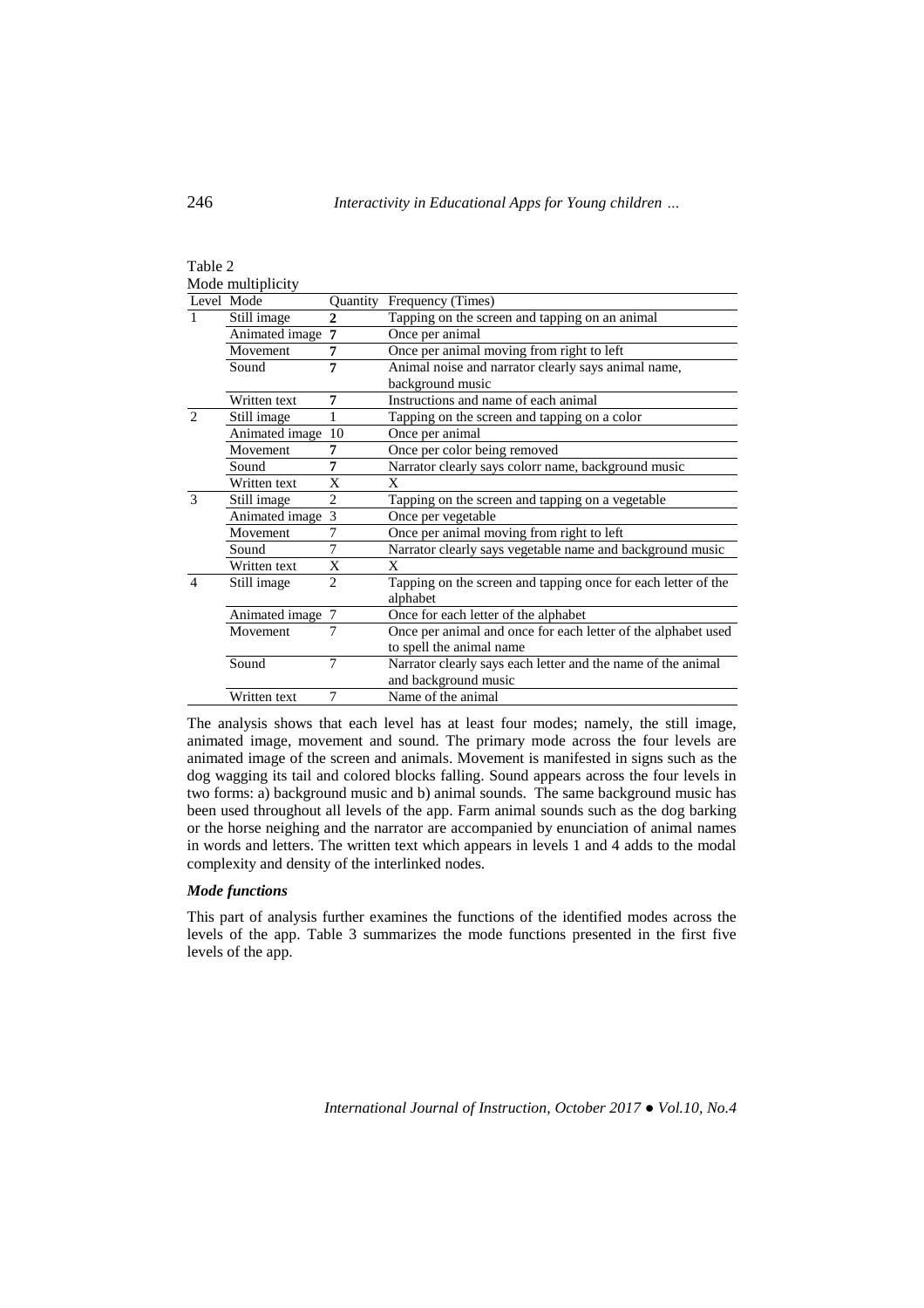| ante |  |  |
|------|--|--|
|      |  |  |

Mode Functions

|                             | Level Mode     | Form             | Action                                                  | Effect                                                                  |
|-----------------------------|----------------|------------------|---------------------------------------------------------|-------------------------------------------------------------------------|
|                             | Still<br>image | Physical action  | Animated animals<br>tapping by index move from right to | Each animal's name appears and is<br>spoken by narrator. Animal makes a |
|                             |                | finger           | left                                                    | noised e.g. dog barks                                                   |
|                             | Animated       | Animated         | Animated animals                                        | Each animal's name appears and is                                       |
|                             | image          | animals          | move left to right                                      | spoken by narrator. Animal makes a                                      |
|                             |                |                  |                                                         | noised e.g. dog barks                                                   |
|                             | <b>Still</b>   | Windmill         | Appears in frame                                        | Windmill blades slowly move                                             |
|                             | <i>image</i>   |                  |                                                         |                                                                         |
| $\mathcal{D}_{\mathcal{L}}$ | Still          | Physical action  | Colored blocks                                          | Each color is spoken y narrator as they                                 |
|                             | image          | tapping by index | appear                                                  | appear                                                                  |
|                             |                | finger           |                                                         |                                                                         |
|                             | Still          | Colored shapes   | Colored blocks                                          | Each color is spoken y narrator as they                                 |
|                             | image          |                  | appear                                                  | appear                                                                  |
| $\mathcal{R}$               | Still          | Physical action  | Assorted vegetables                                     | Each vegetable is named by narrator                                     |
|                             | image          | tapping by index | moving right to left                                    | and is dropped into a basket if tapped                                  |
|                             |                | finger           | above basket                                            | in time                                                                 |
|                             | Still          | Animated         | Assorted vegetables                                     | Each vegetable is named by narrator                                     |
|                             | image          | vegetables       | moving right to left                                    | and is dropped into a basket if tapped                                  |
|                             |                |                  | above basket                                            | in time                                                                 |
| $\overline{4}$              | Still          | Physical action  | Gathering assorted                                      | Each letter is named and spoken by the                                  |
|                             | image          | tapping by index | letters of the                                          | narrator until the animal's name is                                     |
|                             |                | finger           | alphabet                                                | written                                                                 |
|                             | Still          |                  | Animated animal Gathering assorted                      | Each letter is named and spoken by the                                  |
|                             | image          |                  | letters of the                                          | narrator until the animal's name is                                     |
|                             |                |                  | alphabet                                                | spelt                                                                   |

The tables show that the mode in each level is the still image which takes form of a physical action realized by tapping the index finger on the touchscreen. This produces the action of movement of the animated image with the effect that the animal's or object's name appears and is articulated by the narrator when the image is tapped. In level 3 there is additional movement of the fruit/vegetables dropping into a basket after tapping. Level 4 is more complex in that immediately would an animal's name appear in the written text when each letter of the alphabet is spoken

# *Mode relationships*

This part of analysis examines the relationship among the present modes in the app by identifying which modes are principal and which modes are subordinate, as Table 4 below summarizes.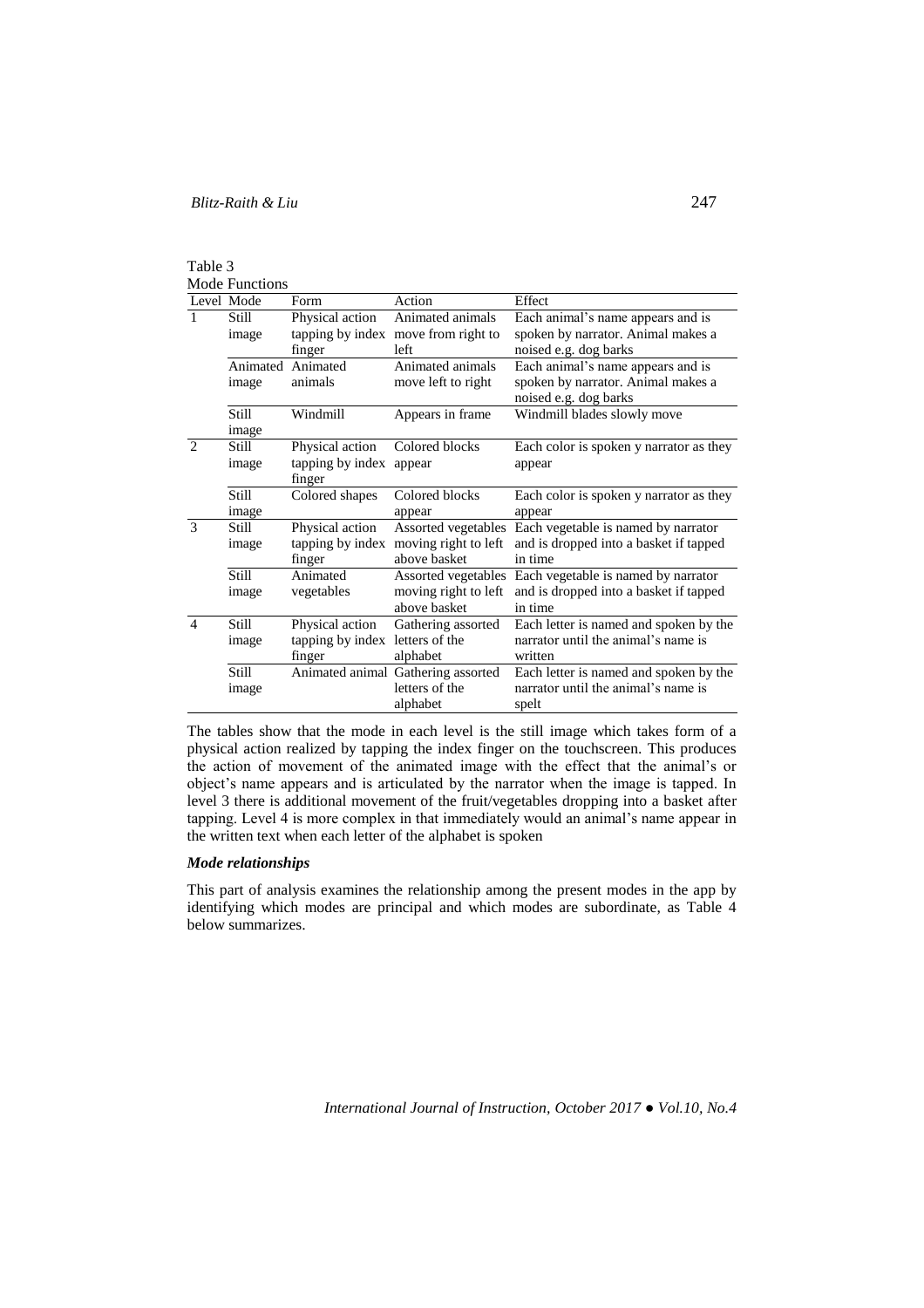|                             | Mode Relationships                    |                  |                                         |
|-----------------------------|---------------------------------------|------------------|-----------------------------------------|
|                             | Level Principal mode                  | Subordinate mode | Elaboration                             |
|                             | Animated image of animals             | Movement         | Dog running, cat jumping                |
|                             |                                       | Sound            | Dog barking, horse neighing             |
|                             |                                       | Written text     | The name of the animal appears and is   |
|                             |                                       |                  | clearly spoken                          |
| $\mathcal{D}_{\mathcal{A}}$ | Animated image of color               | Movement         | Colored shapes move and stack           |
|                             |                                       | Sound            | The name of the color is clearly spoken |
| 3                           | Animated images of artefacts Movement |                  | Vegetables moving from right to left    |
| 4                           | Animated image of alphabet Movement   |                  | Each letter jumps and moves to spell    |
|                             |                                       |                  | the name of an animal                   |
|                             |                                       | Sound            | The names of the letters and the animal |
|                             |                                       |                  | appears and is clearly spoken           |
|                             |                                       | Written text     | The name of the animal appears and is   |
|                             |                                       |                  | clearly spoken                          |

The principal mode in each level is the animated image and the common subordinate mode is movement. The movement is seen in the animated artefact such as the dog wagging its tail, the vegetables jumping into the basket. Sound is a subordinate mode of levels 1, 2 and 4, adding to the complexity of the mode relation typified by the intonation and enunciation by the narrator while the overlay of simple and repetitive background music occurs in all levels. The written text is a subordinate mode of levels1 and 4. As the levels increase in complexity, more common subordinate modes are visible in every level such as movements and spatial effects, probably to enhance the principal mode.

#### **DISCUSSION**

We discuss in this section several features that have emerged from the analysis in relation to interactivity. First, it appears that that still images play a significant role in creating the app's interactivity. More than 100 still images appear across the five levels and each of the images occurs four times. For example, the farmyard, the farmyard map (layout), the picture of a pointing index finger as instruction to tap the screen and additional tasks at the end of each level. Still images, though not as animated, function not only as background of the app to delineate the farm activities but also to facilitate collaboration among other modes. To some extent, this resonates with Bezemer and Kress' (2008) observation that a visual and verbal depiction of the same thing can be thought of as two different semiotic representations of the same phenomenon to engender a simultaneous semiotic relationship of identity and differentiation. Lemke (2002. p. 3) explains "that it is this essential incommensurability that enables new meanings to be made from combinations of modalities in text". As the meaning-making affordances of image and text differ, they interact synergistically in the construction of meaning for young children. From an evolutionary cognitive perspective (Gazzaniga, 2004; Heyes, 2012), this semiotic saturation of still images also underscores the importance of visual perception in human learning, particularly in creating attention, sustaining motivation, and scaffolding tasks. Knowingly an essential avenue to empowering young children in learning, it has been long neglected due to the dominance

*International Journal of Instruction, October 2017 ● Vol.10, No.4*

Table 4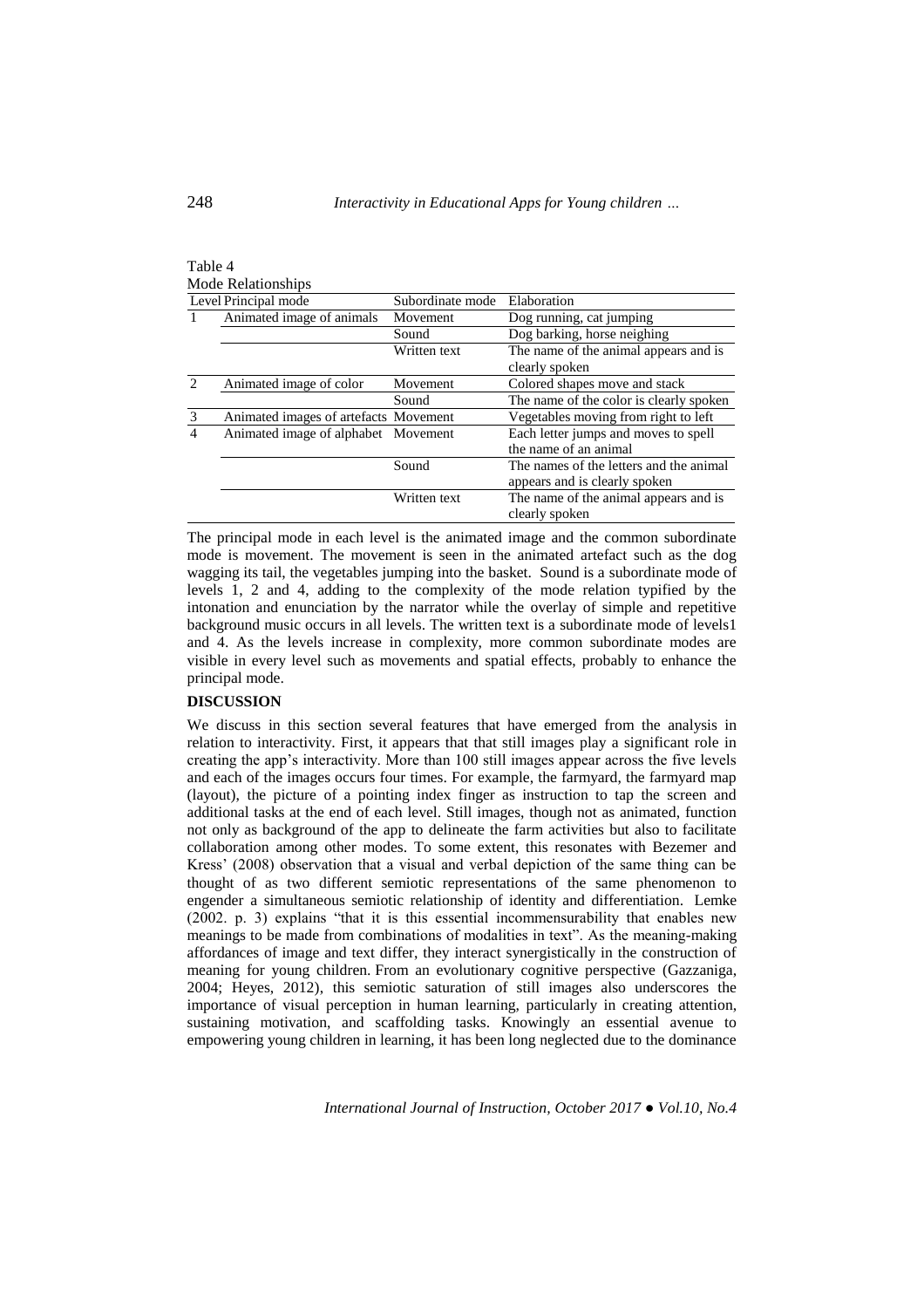# *Blitz-Raith & Liu* 249

of written texts and the print as well as the cost in mass production of images. It seems inevitable that effective educational apps development for children have to embrace a renaissance of "the visual" in planning and design.

Further, we noticed that among all the possible actions afforded by smart devices, tapping is the most frequently intended action. Even more interestingly, tapping is usually initiated by a still image of a farm animal and then followed by a typical sound effect and/or movement of the animal. An example of this is the tapping the start screen in level one and animated animals start moving from right to left across the screen. Tapping on the animal produces the spoken name of the animal as well as the sound the animal makes. For example, the name of horse appears as texts and is spoken and then the horse neighs. On the surface, this responds to the design-based approach (Miller and Doering, 2014) which stresses the place of the touchscreen's materiality and affordance in facilitating app-based activities. However, it does not explicate systematically or coherently how tapping as an action bridge the transition from a mode's form to its effects. It is likely that a touchscreen action grammar is in need of development to look into this kind of transition, semiotically. Since educational apps on mobile smart devices are mostly enabled by the touches screen, a delineation of users' common hand movements on the screen is necessary in developing this semiotic grammar; they may include 1) tapping (fast or slow), 2) swiping (left, right, up, or down), and 3) circling (long press or light touch). It is also necessary to examine whether these actions involve just left or right hand or both hands coordination. Whether these screen actions are present and how often they occur are important indicators of an educational app's interactivity.

As Kress and Van Leeuwin (1996, 2006) state, image, color, music, typography and other visual modes are similar to language; in other words, they can simultaneously fulfil and realize broad communicative functions in a similar manner to language in that image and other visual modes have the capacity to form texts. Kress (2003) believes that different logics govern the mode of written language and that of visual image. Written text is governed by the logic of time or temporal sequence whereas visual image is governed by the logic of spatiality, organized arrangements, and simultanicity. In other words, meaning is derived from position in the temporal sequence of written text, whereas meaning is made from the spatial relations or grammar of visual images (Kress & Van Leeuwin, 1996). Although this claim has been challenged (Prior, 2005), it does offer a useful angle in understanding why image tapping is a designated feature of the chosen app.

Further from there, we noticed that animal images are also central in constructing mode relationship. Still images of the farm animals are the most frequent among the identified principal modes while other modes such as written text and hyperlinks are either nonexistent or subordinate. An affordance point of view (Gibson, 1979) may suggest that animal images engender not only visual imagination but also desires to experience and restructure visual representations. The concept of anchorage crystallizes the kind of image-to-image or image-to-text relationship in which the embedded image functions as a semiotic anchor. Other anchors such as links and buttons enable users to act upon the site, thus obtaining some effects. This aligns closely with the trend that the written text is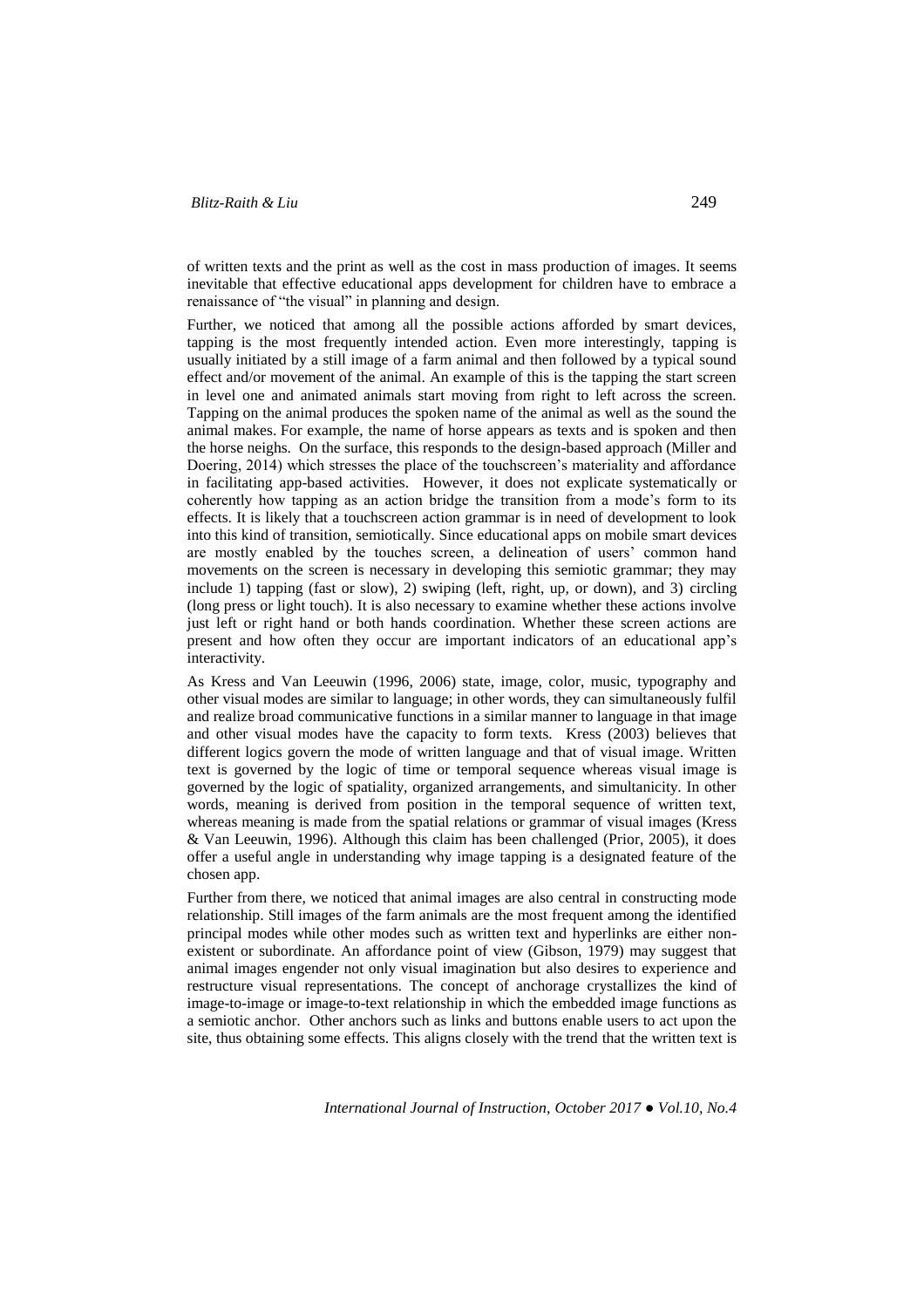no longer the central mode of representation in learning materials such as textbooks, web-based resources and teacher-produced material (Bezemer and Kress, 2010). Moreover, moving images are found to be increasingly prominent as carriers of meaning. That is another indicator that educational app design should embrace more vigorous multimodal text analysis as such to understand the role of interactivity.

This testifies to a reality that although interactivity is a widely used transdisciplinary term, it is still perceived as under-defined and undertheorized as if it is an elusive concept employed to refer to different phenomena (Adami, 2013; Bucy, 2004; McMillan, 2002; Sundar, 2004). Kress (2003) argues that interactivity is a remix of interpersonality and hypertextuality. Interpersonality has an effect on social power directly whereas hypertextuality has an effect on semiotic power and through that on social power less immediately (Kress, 2003). This remix encompasses mode multiplicity, function, and relationship as described in this article; e.g., images can be combined with other modes and actions while spatial and temporal modal activity adds to the complexity of their inter-semiotic relationship. Even though the kind of mode relationship uncovered in the analysis is singular, it opens up doors to more comprehensive, nuanced examination of inter-semiotic relations afforded by multimodal educational apps.

Most importantly, we noticed from the analysis that consistency seems to serve as a coordinating principle in achieving textual coherence when the app is considered as a text from a social semiotic point of view. For example, throughout the entire app, still images are consistently employed as the dominant mode and tapping as the main action, which may be indicative of the designer's adherence to children's cognitive ability and physical coordination. A simple mode relationship that anchors still images as the principal modes and other modes as subordinate aligns with children's interpersonal development, albeit being overly simplistic. Children's sense of self, their perception of others, and their connections to the beings around them operate in a relatively less complex fashion and should be explicitly addressed in designing this kind of educational apps. Consistency in this regard is paramount in that it ensures a thorough attendance to the overarching context in educational design.

# **CONCLUSION**

We may well conclude our analytical discussion by highlighting the importance of mode selection, arrangement, and connection in creating an educational app's interactivity and its user reception. We suggest that the key to an app's success may not lie in the profusion of modes but in what modes are included and how they are mobilized and interconnected. Such configurations of modes may not simply be determined by the medium (the device), the ecology (the app system), the modes available, or the technology. Instead, they may be shaped by insider's understanding of young users their cognitive ability, their physical ability, and their habitus such as interests and preferences. Apparently, even though the analytic framework employed in the analysis is useful, further adjustment is needed in order to undertake multiple-case or large-scale analysis. For instances, mode functions should spell out various groups of forms, actions, and effects. Various types of subordinate relationship can be further identified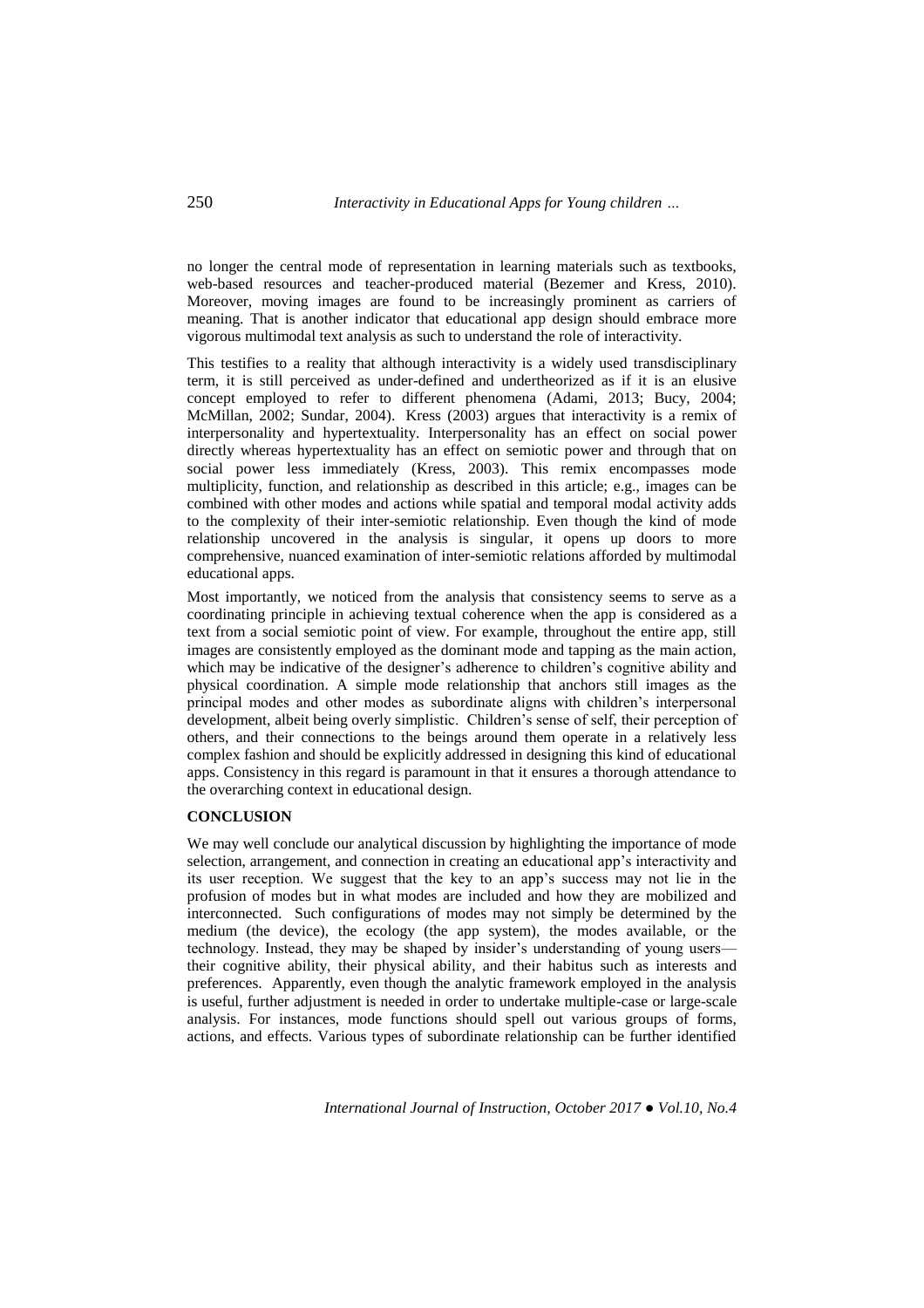and examined. It is inevitable that this analytic framework be refined beyond the sole confinement of design on its sociological inquiry voyage of educational apps.

### **REFERENCES**

Adami, E. (2013). A social semiotic multimodal analysis framework for website interactivity. *Mode Working Paper*, 1-12.

Banitt, J., Theis, S., & Van Leeuwe, L. (2013). *The effects of technology integration on student engagement: An action research report.* Retrieved on the 20<sup>th</sup> of March 2017 from [http://sophia.stkate.edu/cgi/viewcontent.cgi?article=1006&context=maed.](http://sophia.stkate.edu/cgi/viewcontent.cgi?article=1006&context=maed)

Baldry, A., & Thibault, P. J. (2006). *Multimodal transcription and text analysis: A multimedia toolkit and coursebook*. London: Equinox.

Bezemer, J., & Jewitt, C. (2010). Multimodal analysis: Key issues. *Research methods in linguistics*, 181-197.

Bezemer, J., & Kress, G. (2008). Writing in multimodal texts: A social semiotic account of designs for learning. *Written Communication, 25*(2), 166-195.

Bucy, E. P. (2004). Interactivity in society: Locating an elusive concept. *The Information Society: An International Journal, 20*(5), 373-383.

Burlamaqui, L., & Dong, A. (2015). The use and misuse of the concept of affordance. In J.S. Gero (Ed), *Design Computing and Cognition DCC'14 (pp. 295-311)*. London: Springer.

Churchill, D. (2007). Towards a useful classification of learning objects*. Educational Technology Research and Development, 55*(5), 479-497.

Churchill, D. (2011). Conceptual model learning objects and design: Recommendations for small screens. *Educational Technology & Society, 14*(1), 203-216.

Churchill, D. (2012). *Towards recommendations for design of educational apps.* Paper presented at the International Conference on Education and e-Learning (EeL). Singapore.

De Beaugrande, R. D. (1982). The story of grammars and the grammar of stories. *Journal of Pragmatics, 6*(5), 383-422.

Gazzaniga, M. S. (2004). *The cognitive neurosciences.* Cambridge, Mass: MIT Press.

Gibson, J. J. (1979). *The ecological approach to visual perception*. London: Houghton Mifflin.

Hawkins, A., Graham, C. R., & Barbour, M. K. (2012). "Everybody is their own island": Teacher disconnection in a virtual school. *International Review of Research in Open and Distance Learning, 13*(2), 123-144.

Hirsh-Pasek, K., Zosh, J. M., Golinkoff, R. M., Gray, J. H., Robb, M. B., & Kaufman, J. D. (2015). Putting education in educational apps. *Psychological Science in the Public Interest, 16*(1), 3-34.

Heyes, C. D. (2012). New thinking: The evolution of human cognition. *Philosophical Transactions of the Royal Society, 367*(1599), 2091-2096.

Johnston, N., & Marsh, S. (2014). Using iBooks and iPad apps to embed information literacy into an EFL foundations course. *New Library World, 115* (1/2), 51-60.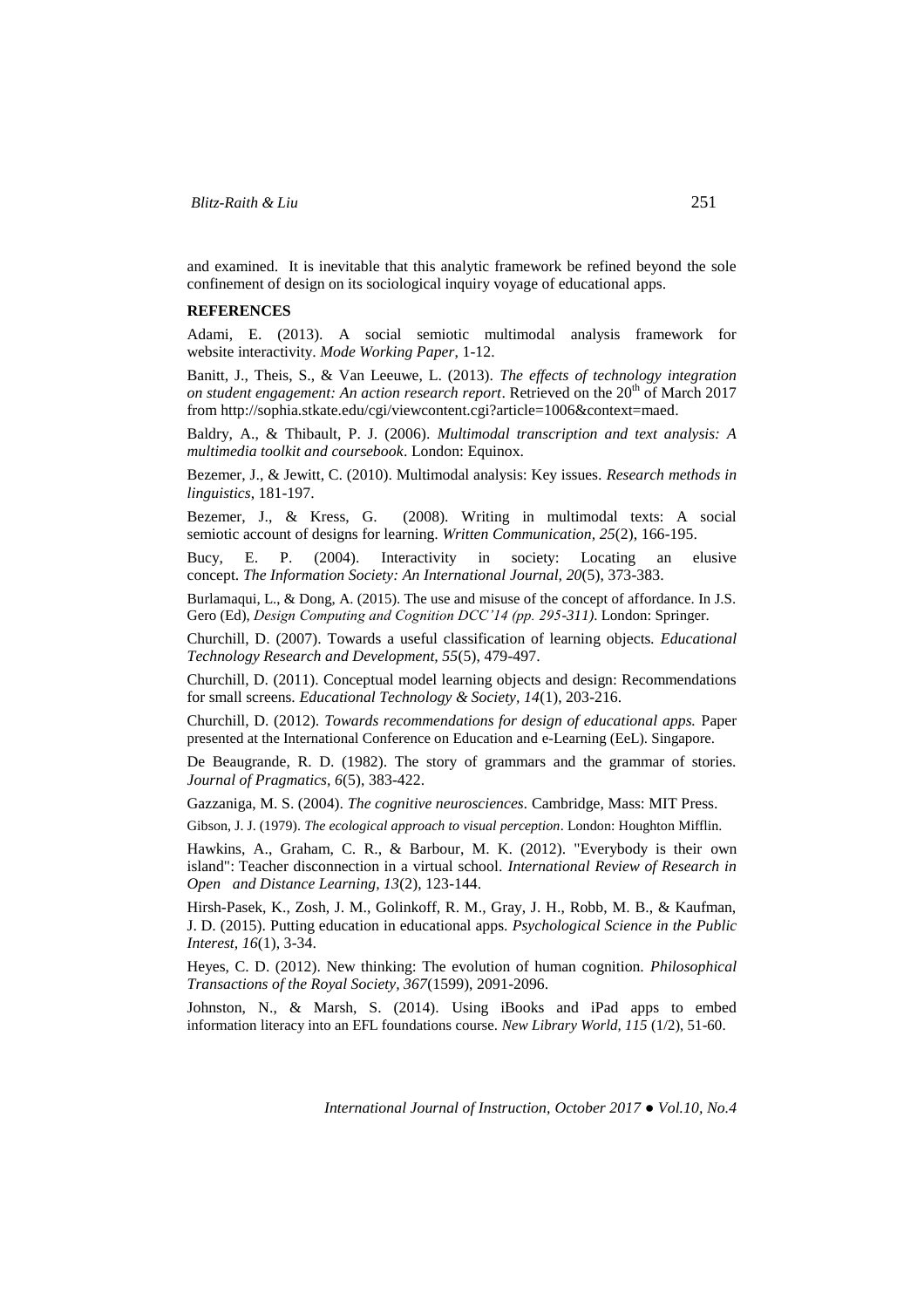Jensen, J. E. (1998). Interactivity: Tracing a new concept in media and communications studies*. Nordicom Review 19*(1), 185-204

Kazmer, M., Gibson, A., & Shannon, K. D. (2013). *Perceptions and experiences of elearning among on-campus students*.

Kress, G. R. (2003). *Literacy in the new media age*. London: Routledge.

Kress, G., & Selander, S. (2012). Multimodal design, learning and cultures of recognition. *The Internet and Higher Education, 15*(4), 265-268.

Kress, G. (2010). *Multimodality. A social semiotic approach to contemporary communication*. London: Routledge.

Kress, G. (2015). Semiotic work: Applied linguistics and a social semiotic account of multimodality. *AILA Review, 28*(1), 49-71.

Kress,,G., & Van Leeuwen, T. (1996). *Reading images: The grammar of visual design.* London: Routledge.

Kress, G., & Van Leeuwen, T. (2001). *Multimodal discourse: The modes and media of contemporary communication*. London: Arnold.

Kress, G. (2005). Gains and losses: New forms of texts, knowledge, and learning. *Computers and composition, 22*(1), 5-22.

Lai, K. W. Khaddage, F., & Knezek, G. (2013). Blending student technology experiences in formal and informal learning. *Journal of Computer Assisted Learning, 29*(5), 414-425.

Lemke, J. (1995). *Textual politics: Discourse and social dynamics*. London: Taylor & Francis.

Lemke, J. (2002). Travels in hypermodality. *Visual Communication, 1*(3), 299-325.

Maich, K., & Hall, C. (2016). *Implementing iPads in the inclusive classroom setting. Intervention in School and Clinic, 51*(3), 145-150.

Mann,W. C., & Thompson, S. A. (1988). Rhetorical structure theory: Towards a functional theory of text organization. *Text-Interdisciplinary Journal for the Study of Discourse, 8*(3), 243-281.

McMillan, S. J. (2002). Exploring models of interactivity from multiple research traditions: Users, documents, and systems. In L. Lievrouw & S. Livingstone (Ed), *Handbook Of new media (pp.162-182)*. London: Sage.

Miller, C., & Doering, A. (2014). *The new landscape of mobile learning: Redesigning education in an app-based world*. Hoboken: Taylor and Francis.

Murray, O. T., & Olcese, N. R. (2011). Teaching and learning with iPads, ready or not? *TechTrends, 55*(6), 42-48.

Noble, D., & Russell, A. C. D. (2013). Research on webbed connectivity in a webbased learning environment: Online social work education. *Journal of Teaching in Social Work, 33*, 496-495

Norris, S. (2004). *Analyzing multimodal interaction a methodological framework*. New York: Routledge.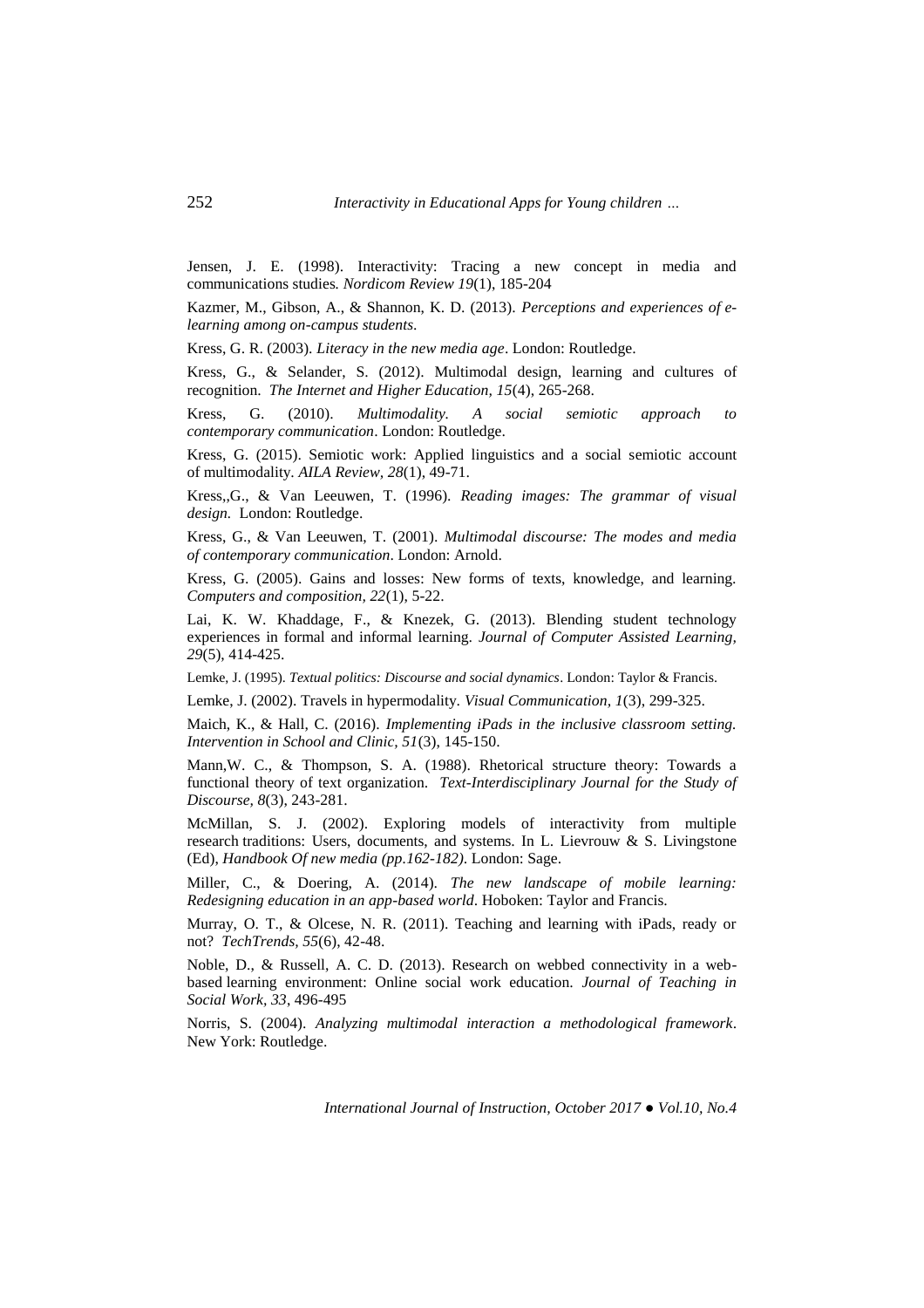Pegrum, M., Oakley, G., & Faulkner, R. (2013). Schools going mobile: A study of the adoption of mobile handheld technologies in Western Australian independent schools. *Australasian Journal of Educational Technology, 29*(1), 66-81.

Pilgrim, J., Bledsoe, C., & Reily, S. (2012). New technologies in the classroom. *Delta Kappa Gamma Bulletin, 78*(4), 16-22.

Prior, P. (2005). Moving multimodality beyond the binaries: A response to Gunther Kress' "Gains and Losses". *Computers and Composition, 22*(1), 23-30.

Roblyer, M. D., & Doering, A. H. (2013). *Integrating educational technology into teaching*. Boston: Pearson.

Salas, A. (2013). EDU apps-ology. *The Hispanic Outlook in Higher Education, 23,* 15-17.

Sundar, S. S. (2004). Theorizing interactivity effects. *The Information Society: An International Journal, 20*(5), 385-389.

Van Leeuwen, T. (2005). *Introducing social semiotics*. London: Routledge

Wellings, J., & Levine, M. H. (2009). *The digital promise: Transforming learning with innovative uses of technology. Joan Ganz Cooney Center at Sesame Workshop. Retrieved on the 21th of March 2017 from [http://www.intel.com.tr/content/dam/doc/white-paper/education-the-digital-promise](http://www.intel.com.tr/content/dam/doc/white-paper/education-the-digital-promise-transforming-learning-with-innovative-uses-of-technology-paper.pdf)[transforming-learning-with-innovative-uses-of-technology-paper.pdf](http://www.intel.com.tr/content/dam/doc/white-paper/education-the-digital-promise-transforming-learning-with-innovative-uses-of-technology-paper.pdf)*

#### **Turkish Abstract**

### **Küçük Çocuklar İçin İnteraktif Eğitim Uygulamaları: Bir Çoklu Mod Analizi**

Bu makale sosyal göstergebilim yaklaşımlarından yola çıkılarak, etkileşim yaratmada üç katman modelini incelemek için çokluk, işlev ve ilişki olmak üzere çok modlu bir analitik çerçeve önermektedir; Analitik çerçeve, okul öncesi çocuklar için popüler bir eğitim uygulaması olan The Farm Adventure for Kids'in bir analizinde kullanılarak, hareketsiz görüntülerin oransal olarak egemen olduğu ve interaktif süreçte merkez olduğunu tespit edilmiştir. Ayrıca, hayvanların hareketsiz görüntülerini ekranda izlemenin başlıca eylem olduğu ve diğer ekran işlemlerinin kasıtlı olarak hariç tutulduğunu keşfedilmiştir.

Anahtar Kelimeler: uygulama, mod, çoklu mod, etkileşim, sosyal göstergebilim, metin

#### **French Abstract Interactivité dans Apps Éducatifs pour Jeunes enfants: une Analyse Multimodale**

En dessinant d'approches de sémiotique sociales, cet article propose un cadre analytique multimodal pour examiner trois couches de mode dans l'engendrement de l'interaction; à savoir, multiplicité, fonction et relation. En utilisant le cadre analytique dans une analyse de l'Aventure Agricole pour des Enfants, un app éducatif populaire pour des enfants d'école maternelle, nous avons constaté que les images fixe sont dominantes proportionnellement et sont centrales dans le processus interactif. Nous avons aussi constaté que le découvrant des images fixe d'animaux sur l'écran est l'action principale, avec d'autres actions d'écran délibérément exclues.

Mots Clés: appification, mode, multimodalité, interaction, sémiotique sociale, texte